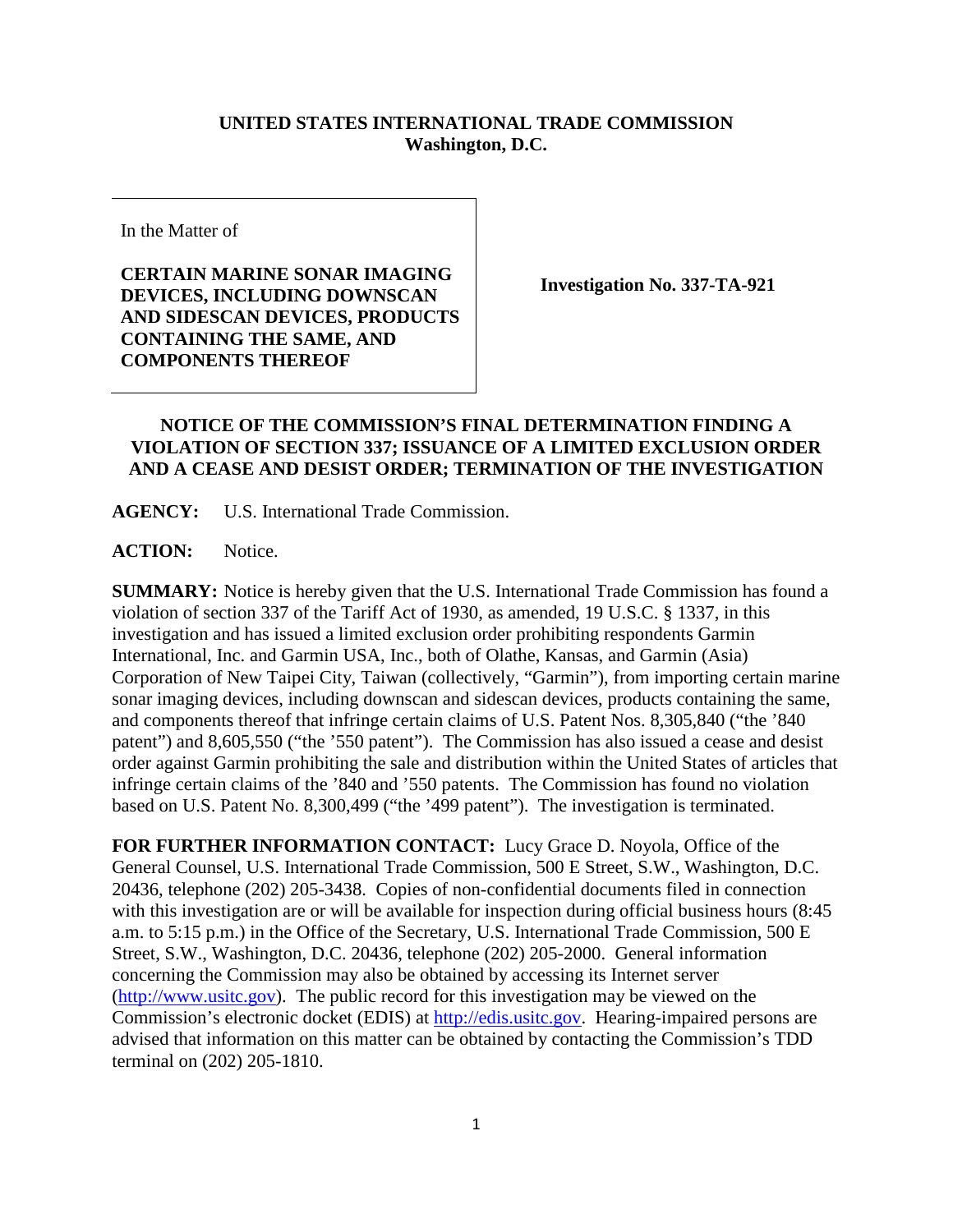**SUPPLEMENTARY INFORMATION:** The Commission instituted this investigation on July 14, 2014, based on a complaint filed by Navico, Inc. of Tulsa, Oklahoma, and Navico Holding AS, of Egersund, Norway (collectively, "Navico"). 79 *Fed. Reg*. 40778 (July 14, 2014). The complaint alleged violations of section 337 by reason of the importation into the United States, the sale for importation, and the sale within the United States after importation of certain marine sonar imaging devices, including downscan and sidescan devices, products containing the same, and components thereof. *Id*. The complaint alleged the infringement of certain claims of the '840, '499, and '550 patents. *Id*. The notice of investigation named Garmin and Garmin North America, Inc. as respondents. *Id*. The Office of Unfair Import Investigations ("OUII") was also named as a party. *Id*. The Commission later terminated the investigation as to Garmin North America, Inc. and various of the asserted claims. Notice (Dec. 31, 2014) (determining not to review Order No. 10 (Dec. 2, 2014)); Notice (Jan. 9, 2015) (determining not to review Order No. 11 (Dec. 11, 2014)); Notice (Jan. 13, 2015) (determining not to review Order No. 13 (Dec. 17, 2014)).

On March 3, 2015, the Commission determined on summary determination that Navico satisfied the economic prong of the domestic industry requirement for the '840 and '499 patents and the technical prong of the domestic industry requirement for the '840 and '550 patents. Notice (Mar. 3, 2015) (determining not to review Order No. 14 (Jan. 29, 2015) and Order No. 15 (Jan. 30, 2015)).

On July 2, 2015, the ALJ issued a final initial determination ("ID") finding no violation of section 337 with respect to all three asserted patents. Specifically, the ALJ found that the asserted claims of each patent are not infringed and were not shown to be invalid for anticipation or obviousness. The ALJ found that the economic prong of the domestic industry requirement was not satisfied with respect to the '550 patent. The ALJ also issued a recommended determination on remedy and bonding ("RD"), recommending, if the Commission finds a section 337 violation, that a limited exclusion order and a cease and desist order should issue and that a bond should be imposed at a reasonable royalty of eight percent for each infringing device imported during the period of presidential review.

On July 20, 2015, Navico and OUII filed petitions for review challenging various findings in the final ID, and Garmin filed a contingent petition for review. On July 28, 2015, the parties filed responses to the various petitions. On August 5, 2015, Navico and Garmin filed post-RD statements on the public interest under Commission Rule 210.50(a)(4). The Commission did not receive any post-RD public interest comments from the public. *See* 80 *Fed. Reg.* 39799 (July 10, 2015).

On September 3, 2015, the Commission determined to review the final ID in part and requested additional briefing from the parties on certain issues. 80 *Fed. Reg.* 54592 (Sept. 10, 2015). Specifically, the Commission determined to review (1) the ALJ's construction of the limitation "single linear downscan transducer element" recited in claims 1 and 23 of the '840 patent (and its variants in the '499 and '550 patents); (2) the ALJ's construction of the limitation "combine" (and its variants) recited in claims 1, 24, and 43 of the '499 patent; (3) the ALJ's findings of noninfringement with respect to the three asserted patents; (4) the ALJ's findings of validity with respect to the three asserted patents; and (5) the ALJ's finding regarding the economic prong of the domestic industry requirement with respect to the '550 patent. *Id*. The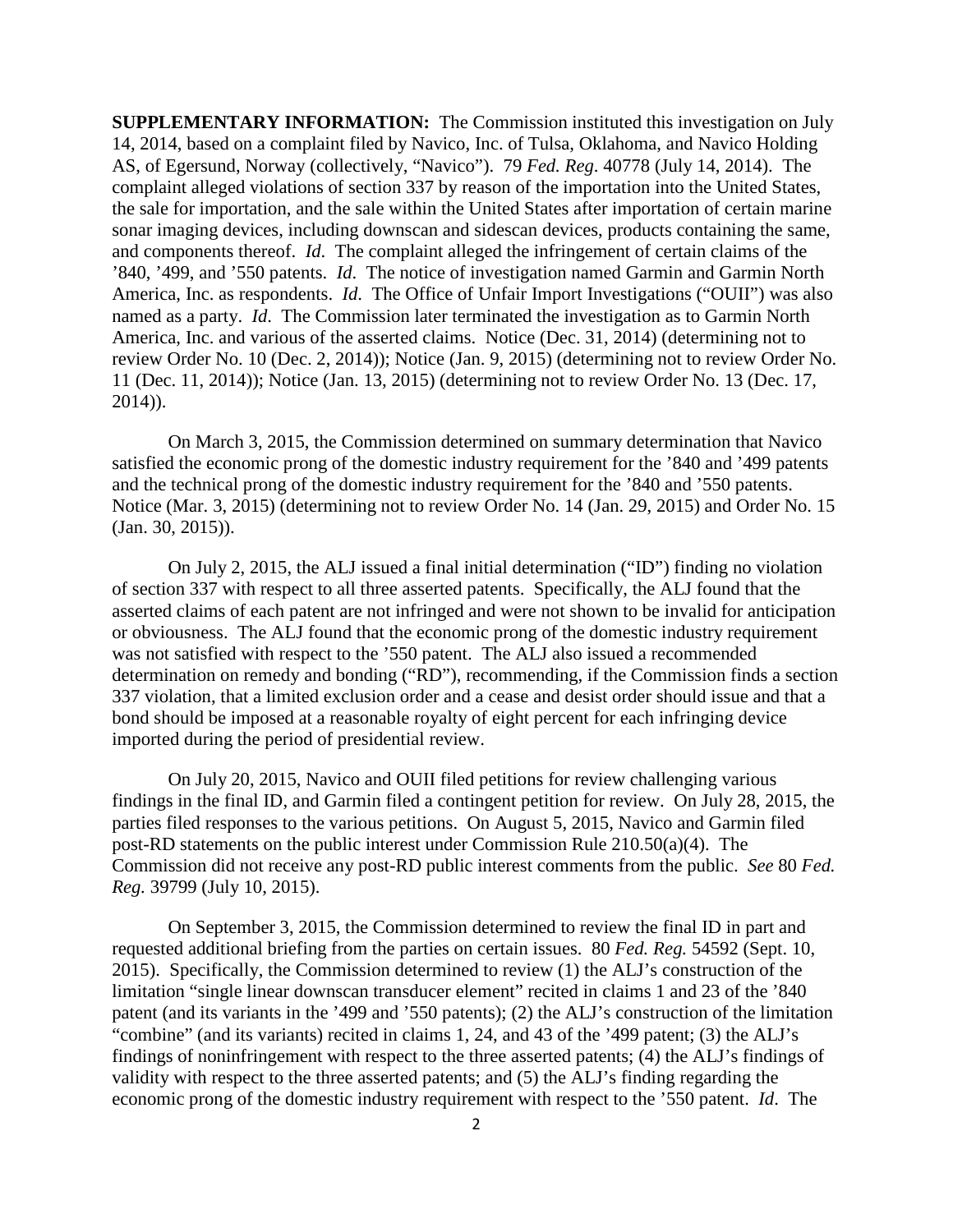Commission also solicited briefing from the parties and the public on the issues of remedy, bonding, and the public interest. *Id*.

On September 14, 2015, the parties filed initial written submissions addressing the Commission's questions and remedy, bonding, and the public interest. On September 21, 2015, the parties filed response briefs. No comments were received from the public.

Having examined the record of this investigation, including the final ID and the parties' submissions, the Commission has determined that Navico has proven a violation of section 337 based on infringement of claims 1, 5, 7, 9, 11, 16-19, 23, 32, 39-41, 63, and 70-72 of the '840 patent and infringement of claims 32 and 44 of the '550 patent. The Commission has determined to modify the ALJ's construction of certain terms in the asserted claims of the asserted patents, including "single linear downscan transducer element" recited in the '840 patent and its variants recited in the '550 and '499 patents. Under the modified constructions, the Commission has determined Navico has proven that (i) the accused Garmin echo products, echoMAP products, and GPSMAP products with their respective transducers infringe claims 1, 5, 7, 9, 11, 16-19, 23, 32, 39-41, and 70-72 of the '840 patent; (ii) the accused Garmin echoMAP products and GPSMAP products with their respective transducers infringe claim 63 of the '840 patent; (iii) the accused Garmin GCV10 and GSD25 sonar modules with their respective transducers infringe claims 1, 5, 9, 11, 23, and 32 of the '840 patent; (iv) the accused Garmin GT30 transducer, which comes with the GCV10 sonar module, infringes claims 1, 7, 12, 13, and 57 of the '550 patent; and (v) the accused Garmin GT30 transducer, in conjunction with the GCV10 sonar module, infringes claims 32 and 44 of the '550 patent. The Commission has determined Garmin has not proven that the asserted claims of the '840 patent are invalid. The Commission has determined that Garmin has proven that claims 1, 7, 12, 13, and 57 of the '550 patent are invalid as obvious, but that Garmin has not proven that claims 32 and 44 of the '550 patent are invalid. The Commission has also determined that Navico has proven that a domestic industry exists in the United States for the '550 patent.

The Commission has determined that Navico has not proven a violation with respect to the '499 patent. The Commission has determined to adopt, on modified grounds, the ALJ's construction of the term "combining" (and its variants) recited in the asserted claims of the '499 patent. Under that construction, the Commission has determined that the asserted claims are not invalid and not infringed.

The Commission has determined the appropriate remedy is a limited exclusion order and a cease and desist order prohibiting Garmin from importing into the United States or selling or distributing within the United States certain marine sonar imaging devices, including downscan and sidescan devices, products containing the same, and components thereof that infringe the asserted claims of the '840 and '550 patents. The Commission has determined the public interest factors enumerated in section  $337(d)(1)$  and  $(f)(1)$  do not preclude issuance of the limited exclusion order or cease and desist order.

Finally, the Commission has determined to apply a bond in the amount of 100 percent of the entered value of excluded products imported during the period of Presidential review (19 U.S.C. § 1337(j)). The Commission's order and opinion were delivered to the President and to the United States Trade Representative on the day of their issuance.